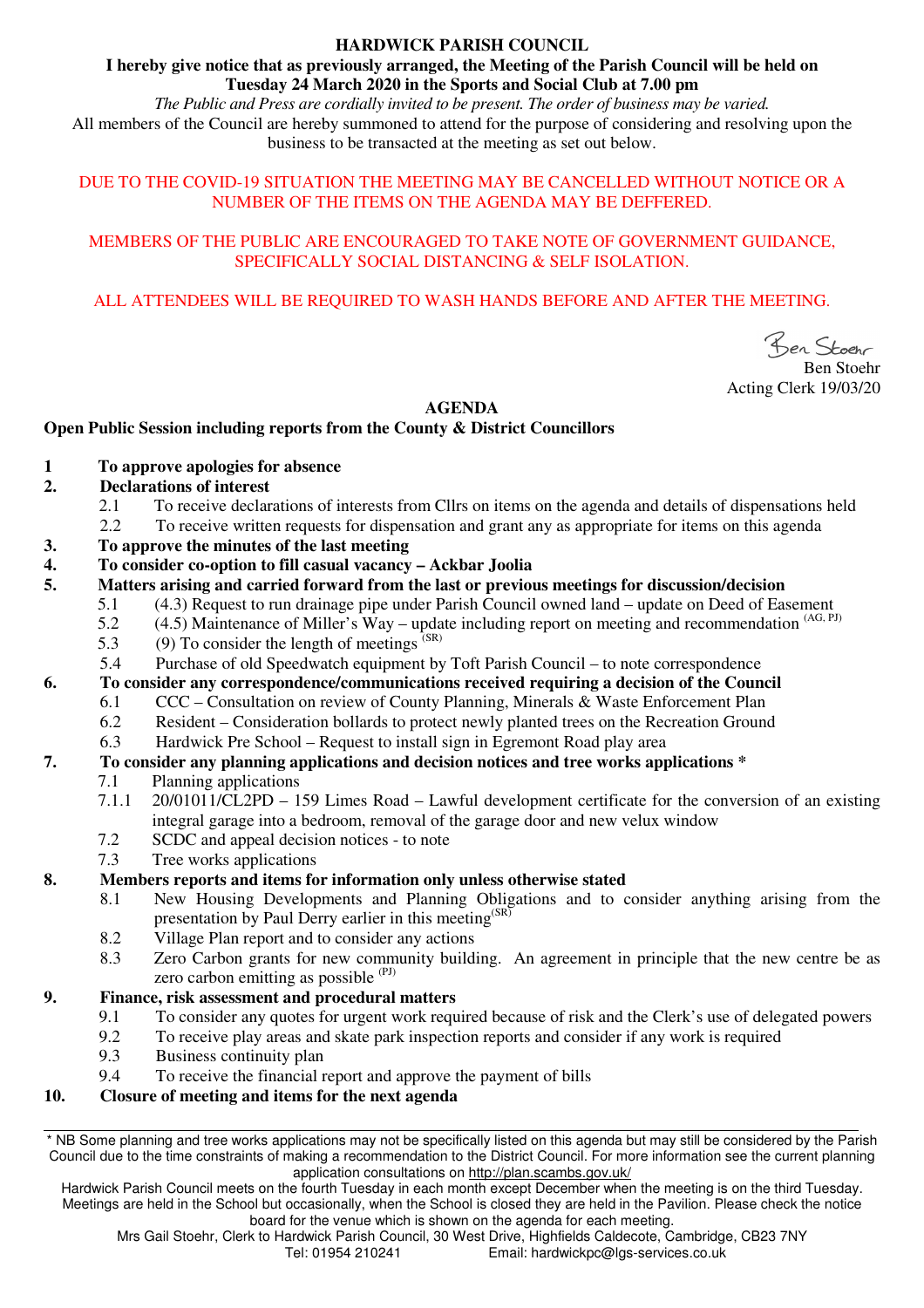# **Open Public Session including reports from the County & District Councillors**

- 1. Apologies for absence to be reported at the meeting.
- 2. Declarations of interests members should declare their interests state why they have an interest, the type of interest held and if they have a dispensation state this and the extent of their dispensation i.e. to either speak or speak and vote. If members have a pecuniary interest, having declared an interest they must not take part in the agenda item unless they have been granted a dispensation to do so.
- 3. To approve the minutes of the last meeting on 25 February 2020 (attached)
- 4. To consider co-option to fill casual vacancy Attached.
- 5. Matters arising and carried forward from the last or a previous meeting for discussion/decision
- 5.1 (4.3) To consider request to run drainage pipe under Parish Council owned land update and to consider Deed of Easement The Solicitors have estimated the legal fees for the easement to cost £750+VAT. Advice has been sought regarding the Parish Council's power to fund the legal fees itself. The initial advice indicates that this isn't possible however the request has been forwarded to the NALC legal team for their opinion.
- 5.2 (4.5) Maintenance of Miller's Way update including report on meeting and recommendation The Chairman to report.
- 5.3 (9) To consider the length of meetings Proposed at the last meeting.
- 5.4 Purchase of old Speedwatch equipment by Toft Parish Council to note correspondence Toft Parish Council has gratefully accepted the offer to purchase the equipment at a cost of £300.00.
- 6. To consider any correspondence/communications received
- 6.1 CCC Consultation on review of County Planning, Minerals & Waste Enforcement Plan "I am writing to invite your views on the Local Enforcement Plan for Minerals and Waste Development in Cambridgeshire which has recently been updated. The plan sets out the Council's approach to achieving planning compliance at mineral extraction and processing, and waste management sites and we are seeking your views on the new draft version.

The consultation on the attached plan will start on 26 February 2020 and run until 8 April 2020. Please send any comments on the plan to: planningdc@cambridgeshire.gov.uk.

Alternatively you may wish to put your comments in writing to:

 Cambridgeshire County Council County Development, Minerals and Waste Planning Box No. CC1213 Shire Hall Castle Hill Cambridge CB3 0AP

 A summary of all the responses that are received by the close of the consultation period on 8 April 2020 will placed on our website. The summary will include a list of names of organisations that responded but not people's personal names, addresses or other contact details.

 All responses to the consultation will be considered and will inform any changes to the plan before the amended plan is presented to Planning Committee for consideration and approval prior to implementation. We will provide you with a link to the final document at the end of the consultation process."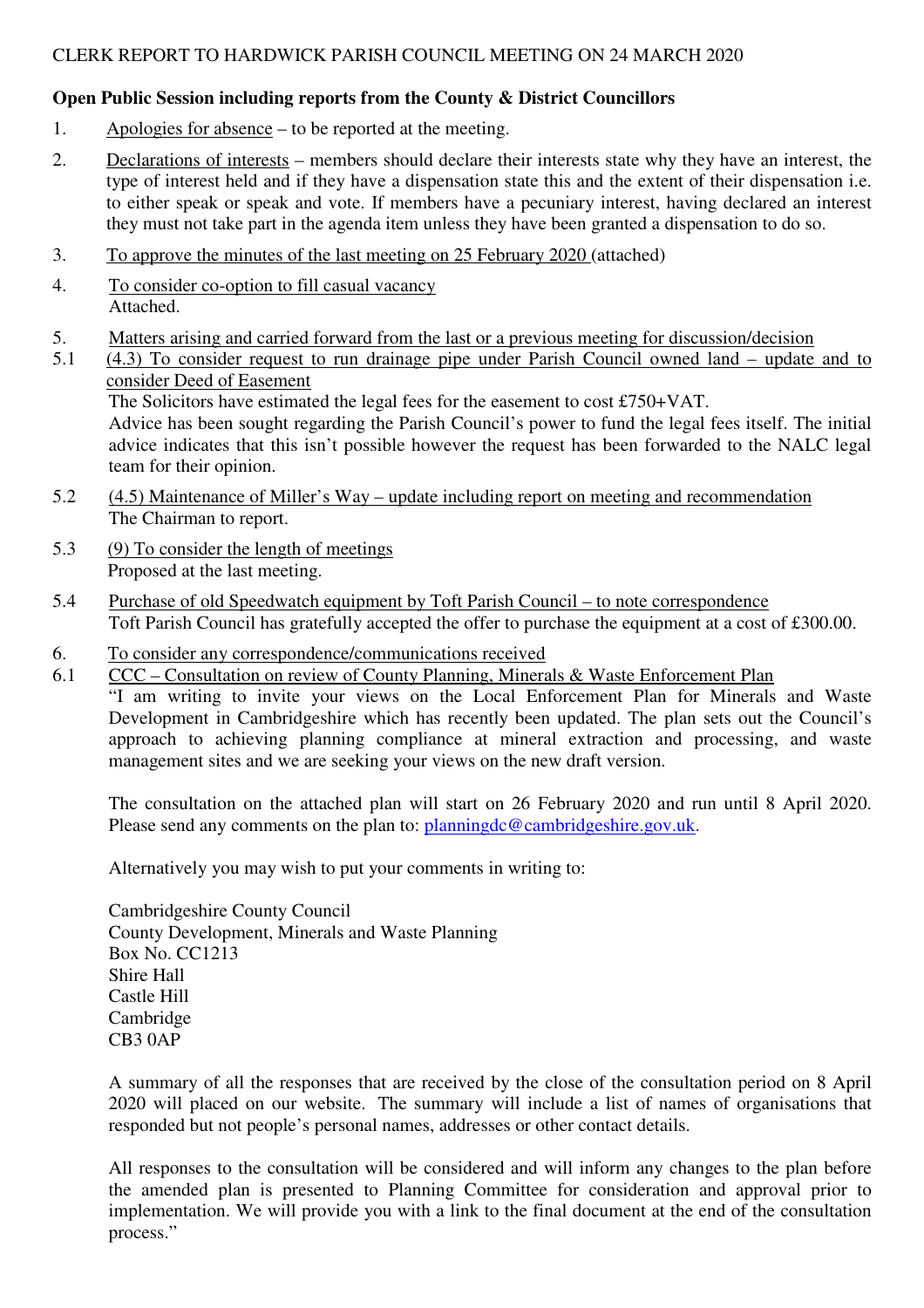Deborah Jeakins Principal Enforcement and Monitoring Officer Cambridgeshire County Council

# 2020 Draft Enforcement Plan attached.

6.2 Resident – Consideration bollards to protect newly planted trees on the Recreation Ground A resident has asked via facebook if temporary bollards could be installed to protect the newly planted trees on the recreation ground.

In response to a few posts on other pages by concerned residents, I thought I'd share this with you directly. I noticed that some small trees had been planted around the recreation ground over the weekend. As much as this is a good idea I worry they might be vandalised but those who choose to drive on this area. I was sat with a few of my colleagues and discussing what could be done. We found these bollards that have easy fit spikes. We then roughly worked out it would need 40 to 50 bollards place between the original tree line to stop and vehicle access to the area. They are also removable with some force for emergency vehicles. They would be easily fitted and I would be happy to price up the entire job. Any further questions please feel free to ask me.



## 6.3 Hardwick Pre School – Request to install sign in Egremont Road play area

"Hardwick Pre-School would like to request permission from Hardwick Parish Council to erect a sign (similar to the sign outside Hardwick School) to direct residents to the location and entrance of our village pre-school and to make residents aware that we have a pre-school in our village.

We would ideally like to erect this in the village play park to the right of the Egremont Road school gate just in front of the bushes (but allowing room for the bushes to be trimmed).

Please could you let me know if I need to provide further information or perhaps a photo of the suggested location.

Thank you very much for your assistance with this matter."

#### 7.1 Planning applications

NB Some planning applications may not be specifically listed on this agenda but may still be considered by the Parish Council due to the time constraints of making a recommendation to the District Council. For more information see the current planning application consultations on http://plan.scambs.gov.uk/swiftlg/apas/run/wchvarylogin.display

- 7.1.1 20/01011/CL2PD 159 St Neots Road Lawful development certificate for the conversion of an existing integral garage into a bedroom, removal of the garage door and new velux window
- 7.2 SCDC and appeal decision notices to note None at the time of writing.
- 7.3 Tree works applications

Tree works applications may now be viewed on the SCDC Planning Portal. NB Some tree works applications may not be specifically listed on this agenda but may still be considered by the Parish Council due to the time constraints of making a recommendation to the District Council. For more information see the current tree works application consultations on http://plan.scambs.gov.uk/swiftlg/apas/run/wchvarylogin.display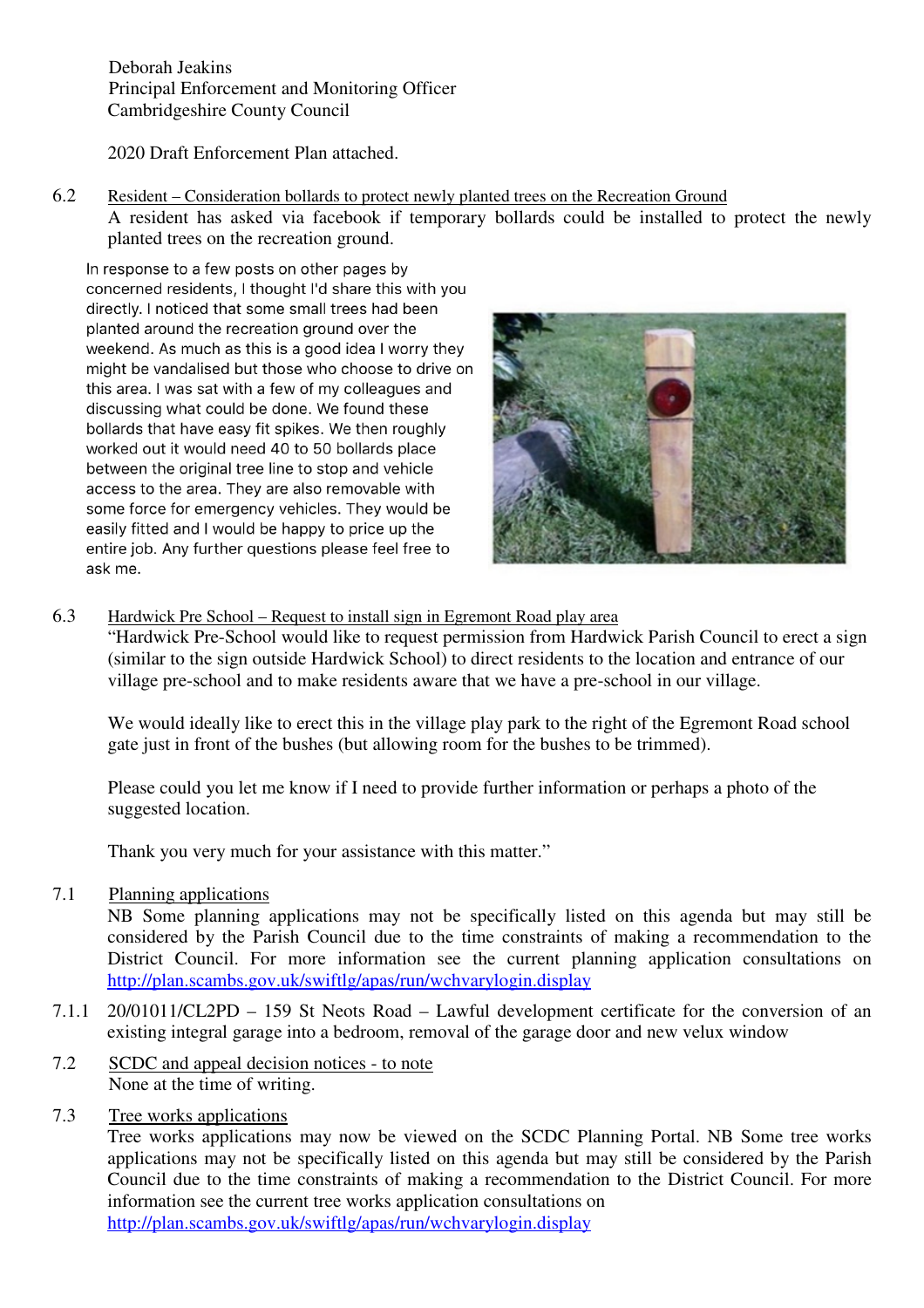- 8. Members' reports and items for information only unless otherwise stated
- 8.1 New Housing Developments and Planning Obligations including St Neots Road development update Cllr Rose to report.
- 8.2 Village Plan report and to consider any actions
- 9. Finance and risk assessment and procedural matters
- 9.1 To consider any quotes for urgent work required because of risk and Clerk's use of delegated powers The Acting Clerk used delegated powers to accept the revised quotation from RPM for replacement of the toddler swing seat at Grenadier Walk and to install new chains, at a cost of £300.00.
- 9.2 To receive play areas and skate park inspection reports and to consider if any work is required
- 9.3 Business continuity plan

 In light of the recent government announcements about the coronavirus outbreak, the Parish Council is asked to consider how it will conduct its business in the event that it is unable to meet, e.g. due to member illness, quarantine or government order.

- Parish Council meetings must be held in public.
- Parish Councillors must be in attendance at meetings to take part. There can be no phone/video calling.
- The Parish Council can delegate most of its functions to an officer. Notable exceptions are, approving the budget/precept, suspending/amending standing orders/financial regulations, approval of borrowing and approval of the annual accounts/annual return.
- The Parish Council has a delegation policy for planning applications which could be extended to cover this.
- 9.4 To receive the financial report and approve the payment of bills
- 10. Closure of Meeting and items for the next agenda